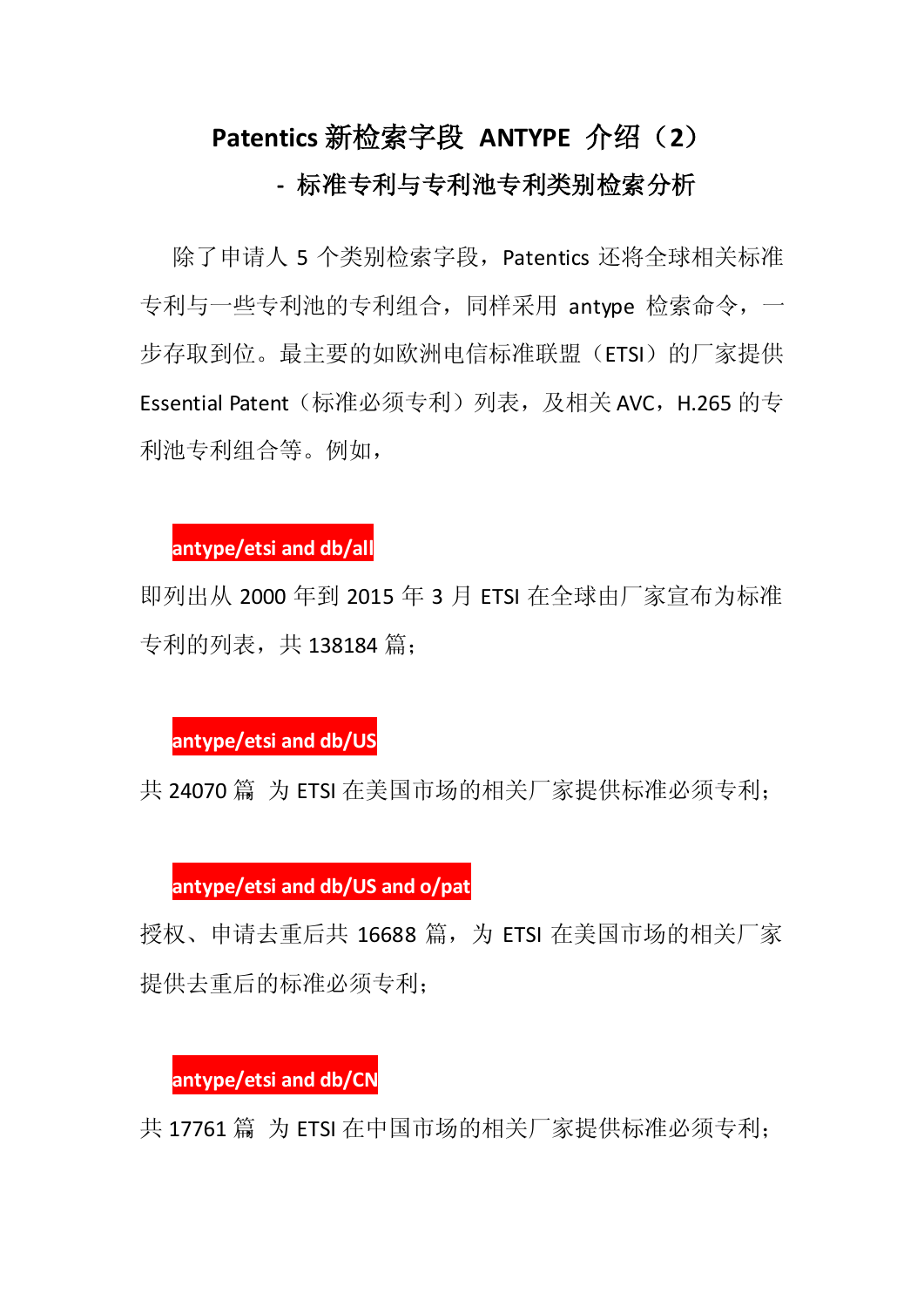**antype/etsi and db/US and ann/huawei**

共 769 篇, 为华为在美国市场宣布的标准专利;

**antype/etsi and db/CN and ann/huawei**

共 2634 篇, 为华为在中国市场宣布的标准专利;

**antype/etsi and db/CN and ann/huawei and ls/3 and apd/2006-2007 and paid/1-3**

共 74 篇, 为华为在中国 2006 年到 2007 年申请并获授权后付费 仅 1-3 年后无效的标准专利;

**antype/etsi and db/CN and ann/huawei and ls/3 and apd/2006-2007 and paid/1-3 and lit/1**

共 0 篇,为华为在中国 2006 年到 2007 年申请并获授权后付费仅 1-3 年后无效的标准专利 74 篇都不是被第三方申请无效(lit/1), 而是申请人不付专利年费主动放弃;

**antype/etsi and db/CN and ann/qualcomm**

共 2098 篇, 为高通在中国市场宣布的标准专利;

**antype/etsi and db/CN and ann/qualcomm and ls/3 and apd/2006-2007 and paid/1-3**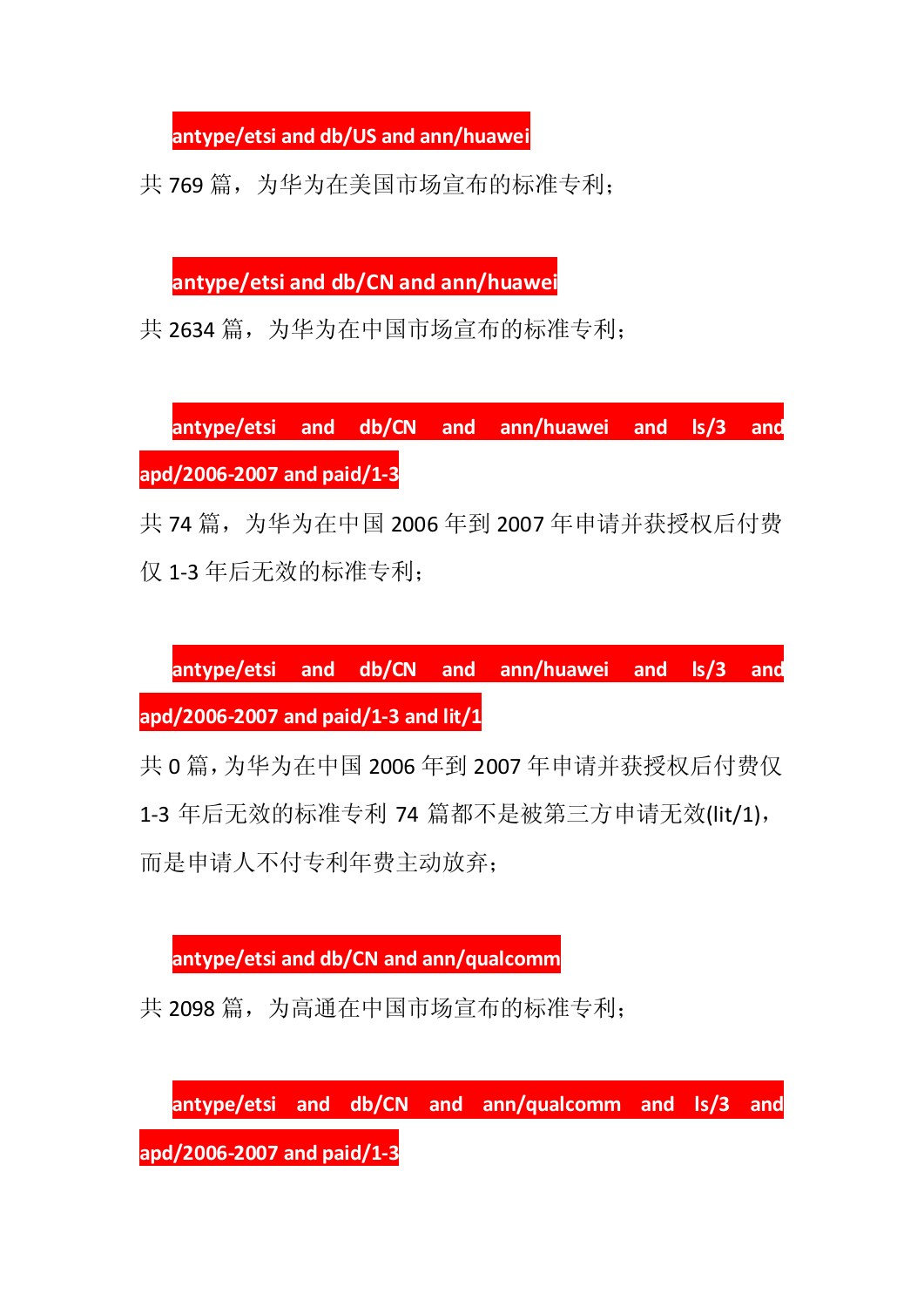共 0 篇,为高通在中国 2006 年到 2007 年申请并获授权后付费仅 1-3 年后无效的标准专利为 0:

**antype/etsi and db/CN and ann/ericsson**

共 1125 篇, 为爱立信在中国市场宣布的标准专利;

**antype/etsi and db/CN and ann/ericsson and ls/3 and apd/2006-2007 and paid/1-2**

共 0 篇,为爱立信在中国 2006 年到 2007 年申请并获授权后付费 仅 1-3 年后无效的标准专利为 0:

**antype/etsi and db/CN and ann/**中兴

共 613 篇, 为中兴在中国市场宣布的标准专利;

**antype/etsi and db/CN and ann/**中兴 **and ls/3 and apd/2006-2007**

**and paid/1-3**

共 2 篇(同一发明的申请、授权),为中兴在中国 2006 年到 2007 年申请并获授权后付费仅 1-3 年后无效的标准专利;

**antype/etsi and db/CN and ann/**中兴 **and ls/3 and apd/2006-2007**

**and paid/1-3 and lit/1**

共 2 篇,表示中兴在中国 2006 年到 2007 年申请并获授权后付费